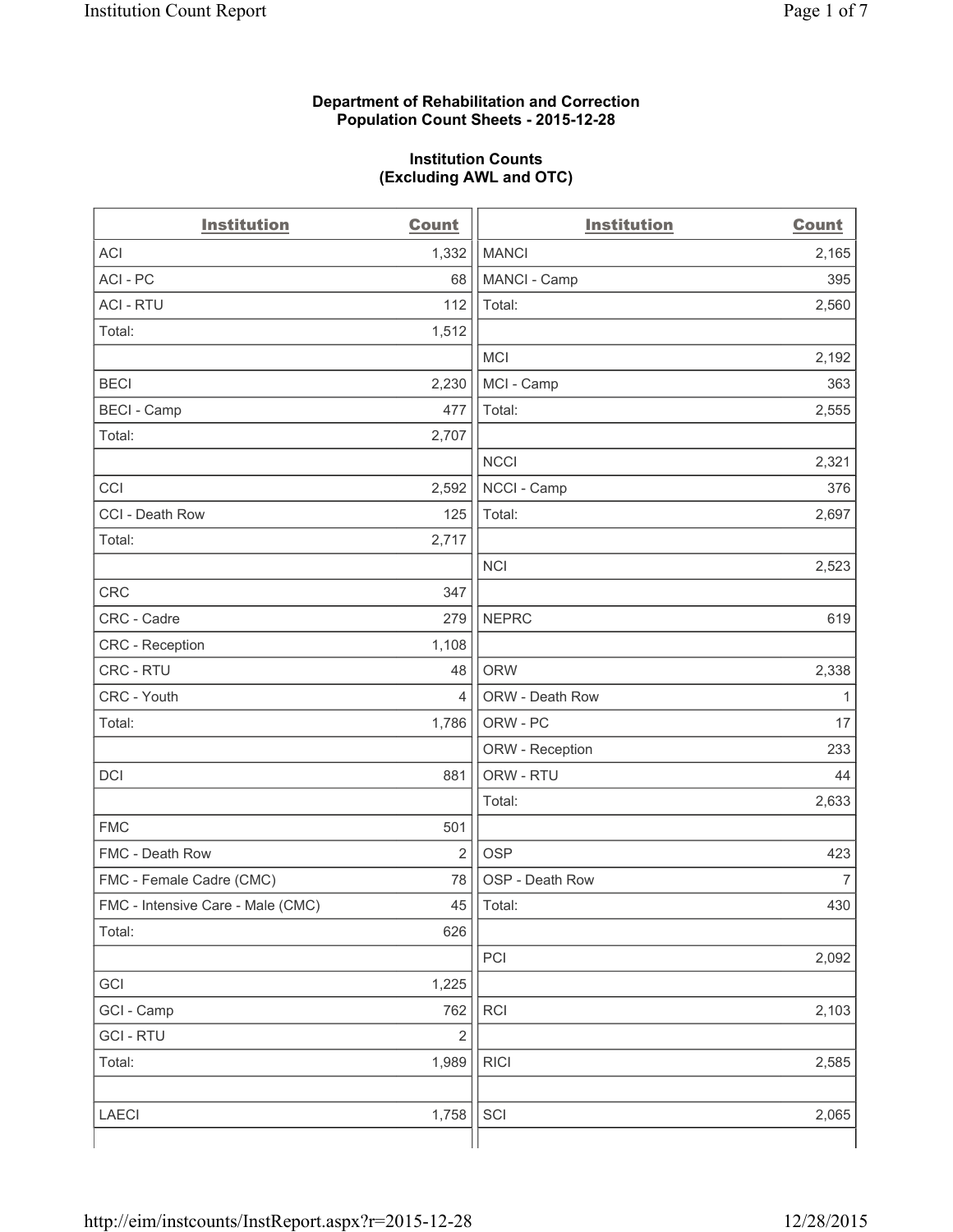| <b>LECI</b>              | 2,332 | <b>SOCF</b>      |                          | 1,113  |
|--------------------------|-------|------------------|--------------------------|--------|
| LECI - Camp              | 189   | SOCF - RTU       |                          | 65     |
| Total:                   | 2,521 | Total:           |                          | 1,178  |
| LOCI                     | 2,296 | <b>TCI</b>       |                          | 1,095  |
|                          |       | TCI - Camp       |                          | 436    |
| LORCI                    | 187   | Total:           |                          | 1,531  |
| LORCI - Cadre            | 141   |                  |                          |        |
| <b>LORCI - Reception</b> | 1,144 | <b>TOCI</b>      |                          | 977    |
| Total:                   | 1,472 | <b>TOCI - PC</b> |                          | 57     |
|                          |       | Total:           |                          | 1,034  |
| <b>MACI</b>              | 1,024 |                  |                          |        |
| MACI - Minimum           | 1,461 | <b>WCI</b>       |                          | 1,310  |
| Total:                   | 2,485 | WCI - RTU        |                          | 96     |
|                          |       | Total:           |                          | 1,406  |
|                          |       |                  | <b>Total Population:</b> | 50,761 |

\* The Total Population includes 31 Offenders with Reason Codes 30 & 31. \*\* The Total Population includes 34 Offenders with Reason Code 0A.

# **Male Population by Security Level (Include AWL and Exclude OTC)**

| <b>Security Level</b>  |                   | <b>Body</b> | <b>AWL</b> | $(-OTC)$       | <b>Total</b> |
|------------------------|-------------------|-------------|------------|----------------|--------------|
| Total Level 5          |                   | 98          | 10         | 6              | 102          |
| <b>Total Level 4</b>   |                   | 1,740       | 18         | 14             | 1,744        |
| Total Level 3          |                   | 11,715      | 134        | 106            | 11,743       |
| Total Level 2          |                   | 17,301      | 209        | 150            | 17,360       |
| <b>Total Level 1</b>   |                   | 15,471      | 154        | 83             | 15,542       |
| <b>Total Death Row</b> |                   | 136         | 3          | $\overline{2}$ | 137          |
|                        | <b>Total Male</b> | 46,461      | 528        | 361            | 46,628       |

# **Female Population by Institution (Include AWL and Exclude OTC)**

| <b>Institution</b>       | <b>Body</b> | <b>AWL</b> | $(-OTC)$ | <b>Total</b> |  |
|--------------------------|-------------|------------|----------|--------------|--|
| <b>DCI</b>               | 881         |            |          | 884          |  |
| <b>FMC</b>               | 21          | 3          |          | 23           |  |
| FMC - Female Cadre (CMC) | 78          |            |          | 78           |  |
| <b>NEPRC</b>             | 619         | 10         |          | 622          |  |
| <b>ORW</b>               | 2,338       | 69         | 30       | 2,377        |  |
| <b>ORW - Death Row</b>   |             | 0          | Ω        |              |  |
|                          |             |            |          |              |  |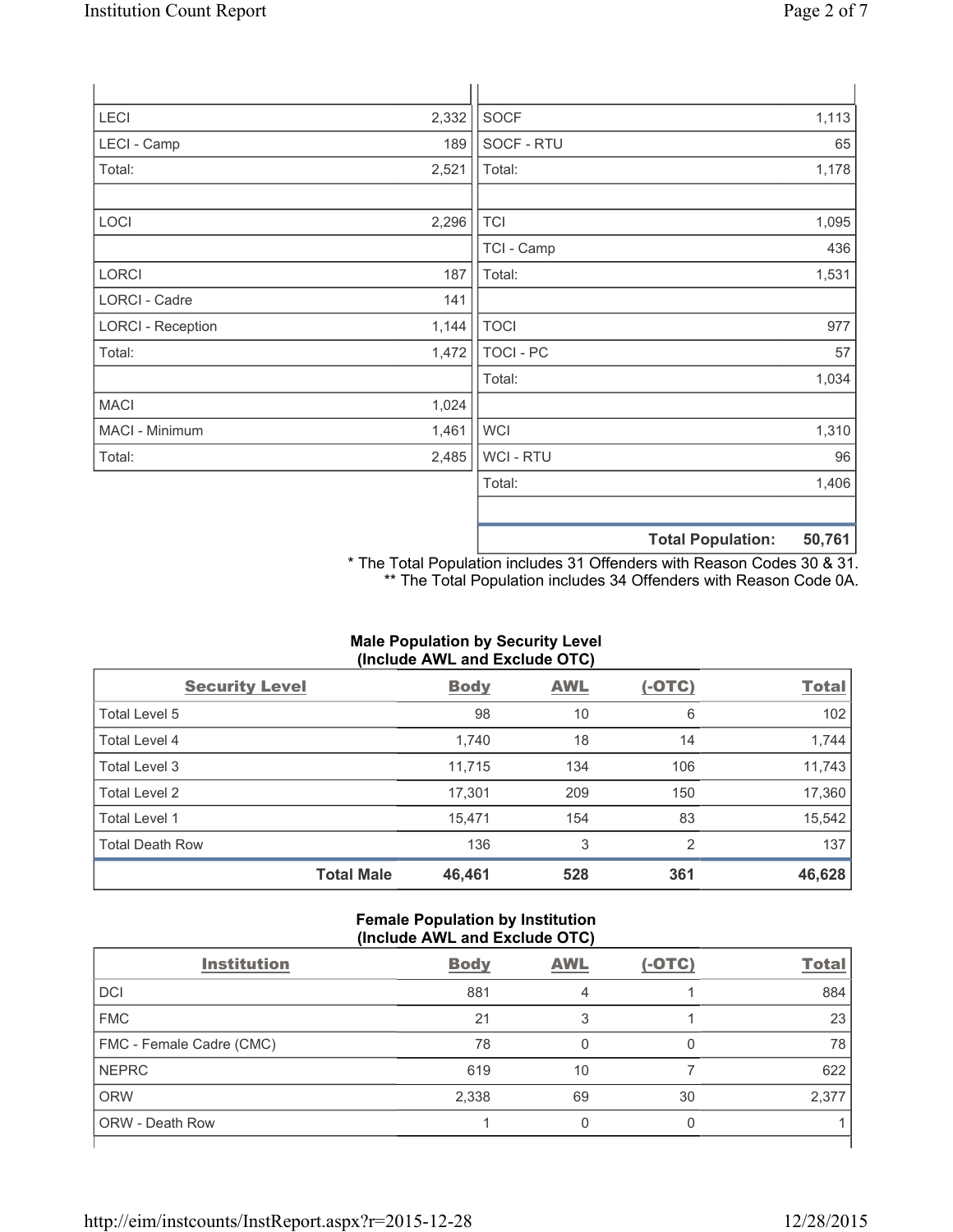| ORW - PC        |                     | 17    | 0  |    | 17    |
|-----------------|---------------------|-------|----|----|-------|
| ORW - Reception |                     | 233   | 0  |    | 233   |
| ORW - RTU       |                     | 44    |    |    | 44    |
|                 | <b>Total Female</b> | 4,232 | 86 | 39 | 4,279 |
|                 |                     |       |    |    |       |
|                 |                     |       |    |    |       |

# **Male Population by Institution: Security Level 5 (Include AWL and Exclude OTC)**

|             | <b>Institution</b>   | <b>Body</b> | <b>AWL</b> | $(-OTC)$ | <b>Total</b> |
|-------------|----------------------|-------------|------------|----------|--------------|
| <b>OSP</b>  |                      | 95          | 6          | 6        | 95           |
| <b>RCI</b>  |                      |             |            |          |              |
| <b>RICI</b> |                      |             |            |          |              |
| <b>SOCF</b> |                      |             |            |          |              |
| <b>TCI</b>  |                      |             |            |          |              |
|             | <b>Total Level 5</b> | 98          | 10         | 6        | 102          |

# **Male Population by Institution: Security Level 4 (Include AWL and Exclude OTC)**

| <b>Institution</b>       |                      | <b>Body</b>      | <b>AWL</b>          | $(-OTC)$            | <b>Total</b> |
|--------------------------|----------------------|------------------|---------------------|---------------------|--------------|
| CRC                      |                      | 8                | $\mathbf 0$         | $\mathsf{0}$        | $\,8\,$      |
| CRC - Reception          |                      | 1                | $\mathbf 0$         | $\mathsf{O}\xspace$ | 1            |
| <b>FMC</b>               |                      | $\overline{2}$   | $\mathbf 0$         | $\mathsf{O}\xspace$ | $\sqrt{2}$   |
| LECI                     |                      | $10$             | $\mathsf{O}\xspace$ | $\mathsf{O}\xspace$ | $10$         |
| LOCI                     |                      | $\,$ 5 $\,$      | $\mathbf 0$         | $\mathsf{0}$        | $\,$ 5 $\,$  |
| LORCI                    |                      | $\sqrt{3}$       | 1                   | 1                   | $\sqrt{3}$   |
| <b>LORCI - Reception</b> |                      | 5                | $\mathbf 0$         | 0                   | $\sqrt{5}$   |
| <b>MANCI</b>             |                      |                  | $\mathbf 0$         | $\boldsymbol{0}$    | 1            |
| <b>NCI</b>               |                      | $\overline{4}$   | $\mathbf 0$         | $\boldsymbol{0}$    | 4            |
| <b>OSP</b>               |                      | 318              | 1                   | $\boldsymbol{0}$    | 319          |
| <b>RCI</b>               |                      | $\boldsymbol{9}$ | 0                   | $\mathbf 0$         | 9            |
| <b>SOCF</b>              |                      | 1,096            | 15                  | 13                  | 1,098        |
| SOCF - RTU               |                      | 65               | $\mathbf 0$         | $\mathbf 0$         | 65           |
| <b>TCI</b>               |                      | 9                | 1                   | $\mathbf 0$         | $10$         |
| <b>TOCI</b>              |                      | 192              | $\mathbf 0$         | $\mathbf 0$         | 192          |
| <b>WCI</b>               |                      | 9                | $\mathbf 0$         | $\mathsf{0}$        | 9            |
| <b>WCI-RTU</b>           |                      | 3                | $\mathbf 0$         | $\mathbf 0$         | 3            |
|                          | <b>Total Level 4</b> | 1,740            | 18                  | 14                  | 1,744        |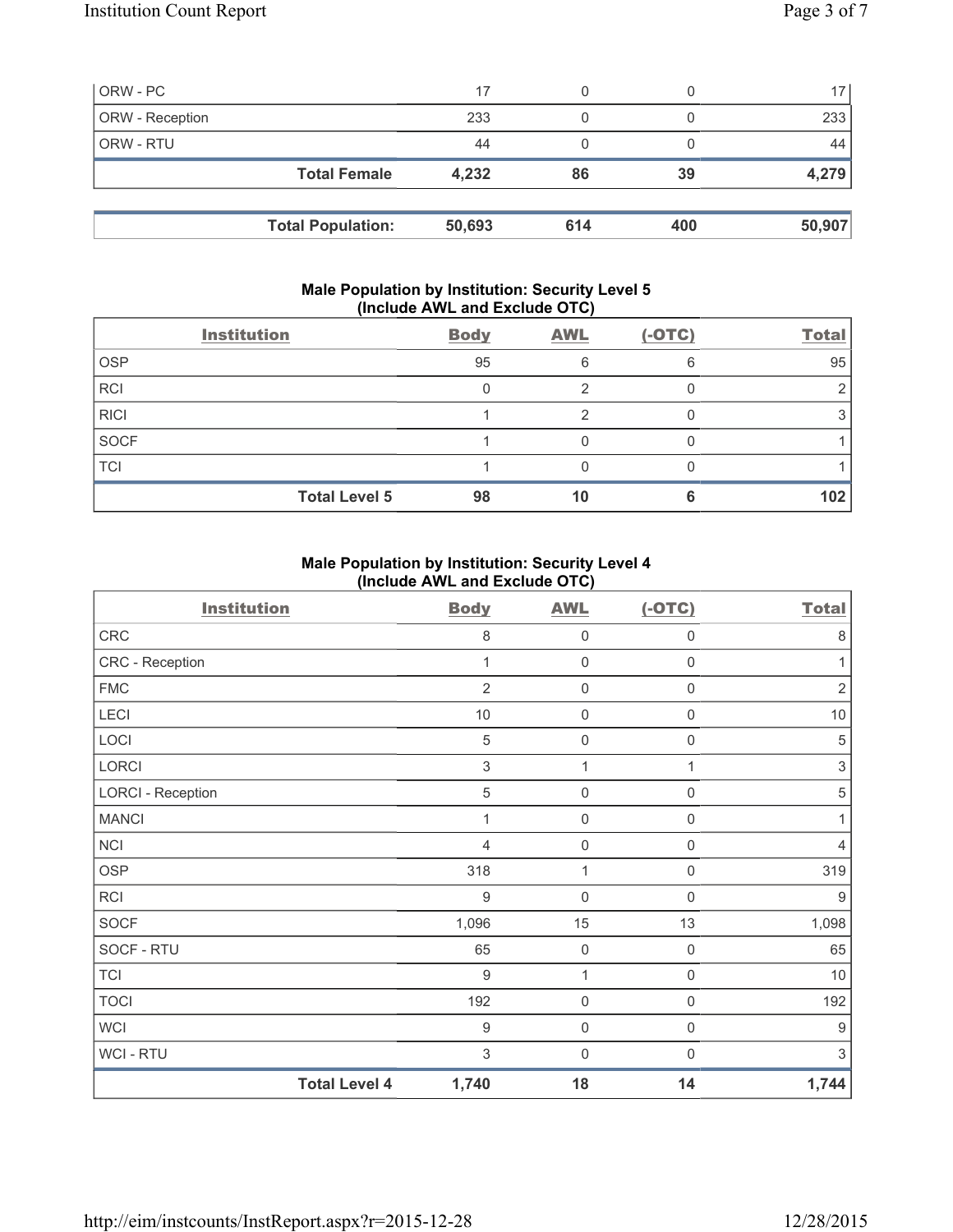| <b>Institution</b>                | <b>Body</b>               | <b>AWL</b>          | $(-OTC)$            | <b>Total</b>              |
|-----------------------------------|---------------------------|---------------------|---------------------|---------------------------|
| ACI                               | 15                        | $\mathsf{O}\xspace$ | $\mathsf 0$         | 15                        |
| <b>BECI</b>                       | 1                         | $\mathsf{O}\xspace$ | $\mathsf 0$         | $\mathbf{1}$              |
| CCI                               | $\overline{2}$            | $\mathbf{1}$        | $\mathbf{1}$        | $\overline{2}$            |
| <b>CRC</b>                        | 113                       | $\,8\,$             | $\,6\,$             | 115                       |
| CRC - Cadre                       | 205                       | $\mathsf{O}\xspace$ | $\mathsf{O}\xspace$ | 205                       |
| CRC - Reception                   | 783                       | 21                  | 14                  | 790                       |
| CRC - RTU                         | 25                        | $\mathbf 0$         | $\mathsf 0$         | 25                        |
| CRC - Youth                       | $\mathbf{1}$              | $\mathsf{O}\xspace$ | $\mathbf 0$         | $\mathbf{1}$              |
| <b>FMC</b>                        | $\ensuremath{\mathsf{3}}$ | $\mathsf{O}\xspace$ | $\mathsf 0$         | $\ensuremath{\mathsf{3}}$ |
| FMC - Intensive Care - Male (CMC) | $\overline{7}$            | $\mathsf{O}\xspace$ | $\mathsf 0$         | $\overline{7}$            |
| GCI                               | $\sqrt{2}$                | $\mathsf{O}\xspace$ | $\mathsf 0$         | $\mathbf 2$               |
| <b>LAECI</b>                      | $\overline{5}$            | $\mathsf{O}\xspace$ | $\mathsf 0$         | 5                         |
| LECI                              | 2,279                     | 19                  | 16                  | 2,282                     |
| LOCI                              | $\sqrt{5}$                | $\mathsf{O}\xspace$ | $\mathsf 0$         | $\,$ 5 $\,$               |
| LORCI                             | 66                        | 22                  | 19                  | 69                        |
| LORCI - Cadre                     | 102                       | $\mathsf{O}\xspace$ | $\mathsf 0$         | 102                       |
| <b>LORCI - Reception</b>          | 758                       | $\mathbf{1}$        | $\mathsf 0$         | 759                       |
| <b>MACI</b>                       | $\overline{2}$            | $\mathsf{O}\xspace$ | $\mathsf 0$         | $\overline{2}$            |
| <b>MANCI</b>                      | 2,145                     | 23                  | 23                  | 2,145                     |
| <b>NCCI</b>                       | $\sqrt{3}$                | $\mathsf{O}\xspace$ | $\mathbf 0$         | $\ensuremath{\mathsf{3}}$ |
| PCI                               | 45                        | $\mathbf 2$         | $\mathsf 0$         | 47                        |
| <b>RCI</b>                        | 1,904                     | 15                  | 11                  | 1,908                     |
| <b>RICI</b>                       | $\overline{2}$            | $\mathsf{O}\xspace$ | $\mathsf 0$         | $\overline{2}$            |
| SCI                               | $\,8\,$                   | $\mathsf{O}\xspace$ | $\mathsf 0$         | $\,8\,$                   |
| <b>SOCF</b>                       | 15                        | $\mathbf 1$         | $\mathbf{1}$        | 15                        |
| <b>TCI</b>                        | 1,017                     | 7                   | $\,6$               | 1,018                     |
| TCI - Camp                        | $\mathbf{1}$              | $\mathsf 0$         | $\mathsf{O}\xspace$ | $\mathbf{1}$              |
| <b>TOCI</b>                       | 781                       | $\overline{2}$      | $\mathbf{1}$        | 782                       |
| <b>TOCI - PC</b>                  | 57                        | $\mathsf{O}\xspace$ | $\mathsf{O}\xspace$ | 57                        |
| <b>WCI</b>                        | 1,272                     | 12                  | $\,8\,$             | 1,276                     |
| WCI - RTU                         | 91                        | $\mathsf{O}\xspace$ | $\mathsf 0$         | 91                        |
| <b>Total Level 3</b>              | 11,715                    | 134                 | 106                 | 11,743                    |

# **Male Population by Institution: Security Level 3 (Include AWL and Exclude OTC)**

#### **Male Population by Institution: Security Level 2 (Include AWL and Exclude OTC)**

| $\frac{1}{2}$ |                    |             |            |          |              |
|---------------|--------------------|-------------|------------|----------|--------------|
|               | <b>Institution</b> | <b>Body</b> | <b>AWL</b> | $(-OTC)$ | <u>Total</u> |
| <b>ACI</b>    |                    | 620         |            |          | 622          |
|               |                    |             |            |          |              |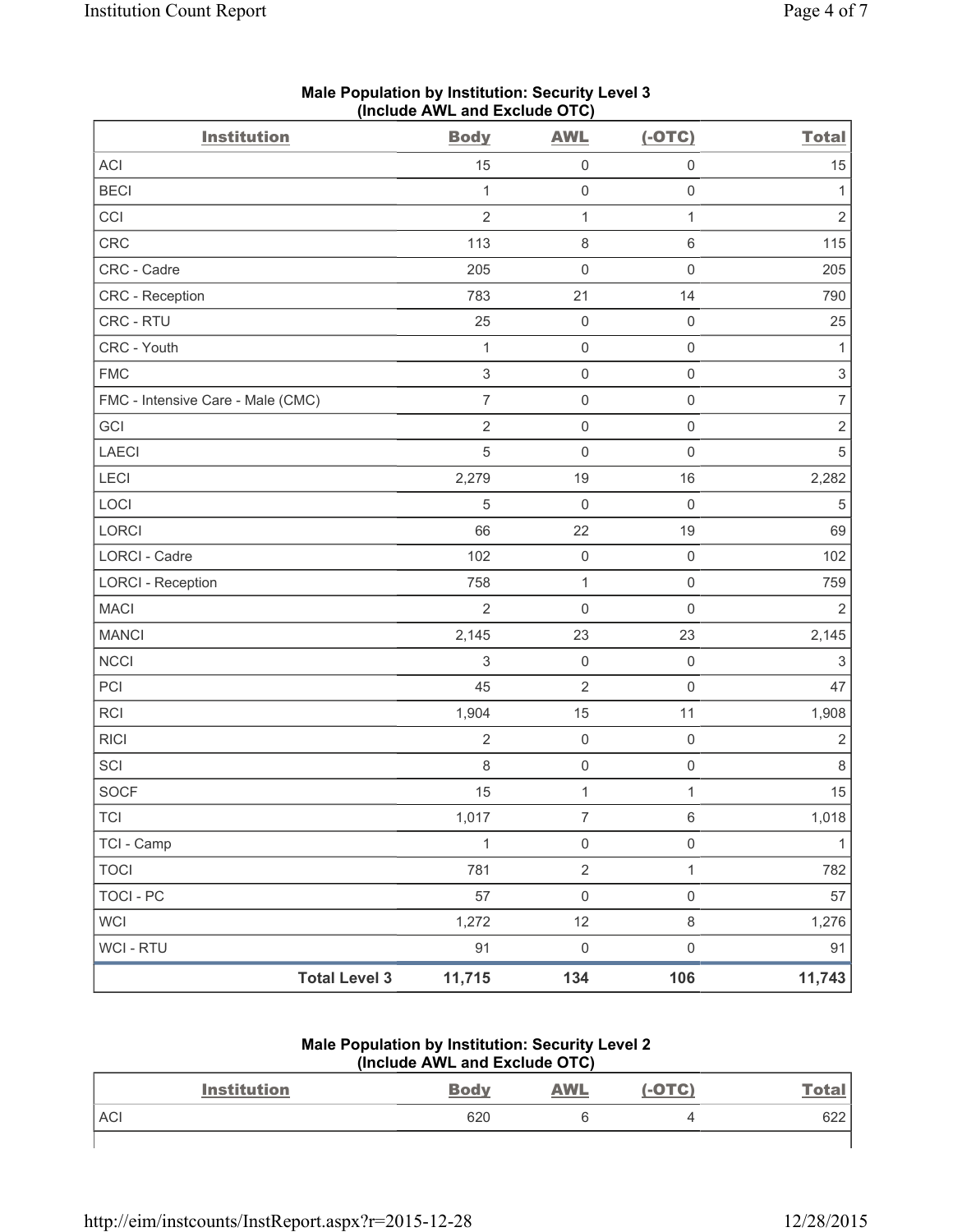| ACI - PC                          | 67             | $\mathsf 0$               | $\mathsf{O}\xspace$ | 67             |
|-----------------------------------|----------------|---------------------------|---------------------|----------------|
| <b>ACI - RTU</b>                  | 67             | $\mathsf 0$               | $\mathsf 0$         | 67             |
| <b>BECI</b>                       | 1,498          | 18                        | 11                  | 1,505          |
| CCI                               | 1,758          | 14                        | 12                  | 1,760          |
| <b>CRC</b>                        | 108            | $\ensuremath{\mathsf{3}}$ | $\overline{2}$      | 109            |
| CRC - Cadre                       | 65             | $\mathsf{O}\xspace$       | $\mathsf{O}\xspace$ | 65             |
| CRC - Reception                   | 227            | $\boldsymbol{7}$          | $\overline{7}$      | 227            |
| CRC - RTU                         | 22             | $\mathsf 0$               | $\mathsf{O}\xspace$ | 22             |
| CRC - Youth                       | $\,$ 3 $\,$    | $\mathsf{O}\xspace$       | $\mathsf{O}\xspace$ | $\sqrt{3}$     |
| <b>FMC</b>                        | $\overline{4}$ | $\mathsf{O}\xspace$       | $\boldsymbol{0}$    | 4              |
| FMC - Intensive Care - Male (CMC) | 18             | $\mathbf{1}$              | $\mathsf{O}\xspace$ | 19             |
| GCI                               | 802            | $\boldsymbol{9}$          | $\,6\,$             | 805            |
| GCI - Camp                        | $\mathbf{1}$   | $\mathsf{O}\xspace$       | $\mathsf{O}\xspace$ | 1              |
| <b>GCI-RTU</b>                    | $\mathbf{1}$   | $\mathbf 0$               | $\mathsf{O}\xspace$ | $\mathbf{1}$   |
| <b>LAECI</b>                      | 1,080          | 10                        | 8                   | 1,082          |
| <b>LECI</b>                       | 34             | $\mathsf 0$               | $\mathsf{O}\xspace$ | 34             |
| LOCI                              | 1,155          | 10                        | $\boldsymbol{9}$    | 1,156          |
| LORCI                             | 85             | 16                        | 14                  | 87             |
| LORCI - Cadre                     | 38             | $\mathsf{O}\xspace$       | $\mathsf{O}\xspace$ | 38             |
| <b>LORCI - Reception</b>          | 256            | $\mathsf{O}\xspace$       | $\boldsymbol{0}$    | 256            |
| <b>MACI</b>                       | 1,022          | $\,$ 5 $\,$               | 4                   | 1,023          |
| <b>MANCI</b>                      | 14             | $\mathbf{1}$              | 1                   | 14             |
| <b>MCI</b>                        | 1,702          | 21                        | 18                  | 1,705          |
| MCI - Camp                        | $\overline{2}$ | $\mathsf{O}\xspace$       | $\mathsf{O}\xspace$ | $\overline{2}$ |
| <b>NCCI</b>                       | 1,518          | 10                        | $\,8\,$             | 1,520          |
| NCCI - Camp                       | 12             | $\mathsf{O}\xspace$       | 0                   | 12             |
| NCI                               | 1,705          | 16                        | 13                  | 1,708          |
| PCI                               | 720            | 19                        | $\sqrt{2}$          | 737            |
| <b>RCI</b>                        | 190            | $\sqrt{2}$                | $\mathbf 1$         | 191            |
| <b>RICI</b>                       | 1,532          | 28                        | 22                  | 1,538          |
| SCI                               | 921            | 13                        | $\,8\,$             | 926            |
| <b>TCI</b>                        | 21             | $\mathbf 0$               | $\mathsf{O}\xspace$ | 21             |
| <b>TOCI</b>                       | $\overline{4}$ | $\mathsf{O}\xspace$       | $\mathsf{O}\xspace$ | 4              |
| WCI                               | 28             | $\mathsf{O}\xspace$       | $\mathsf{O}\xspace$ | 28             |
| WCI - RTU                         | $\mathbf{1}$   | $\mathsf{O}\xspace$       | $\mathsf 0$         | 1              |
| <b>Total Level 2</b>              | 17,301         | 209                       | 150                 | 17,360         |

# **Male Population by Institution: Security Level 1 (Include AWL and Exclude OTC)**

| $\mathbf{A}$ and $\mathbf{A}$<br>--------- | <b><i>MAI</i></b><br>and the contract of the contract of |  |
|--------------------------------------------|----------------------------------------------------------|--|
|                                            |                                                          |  |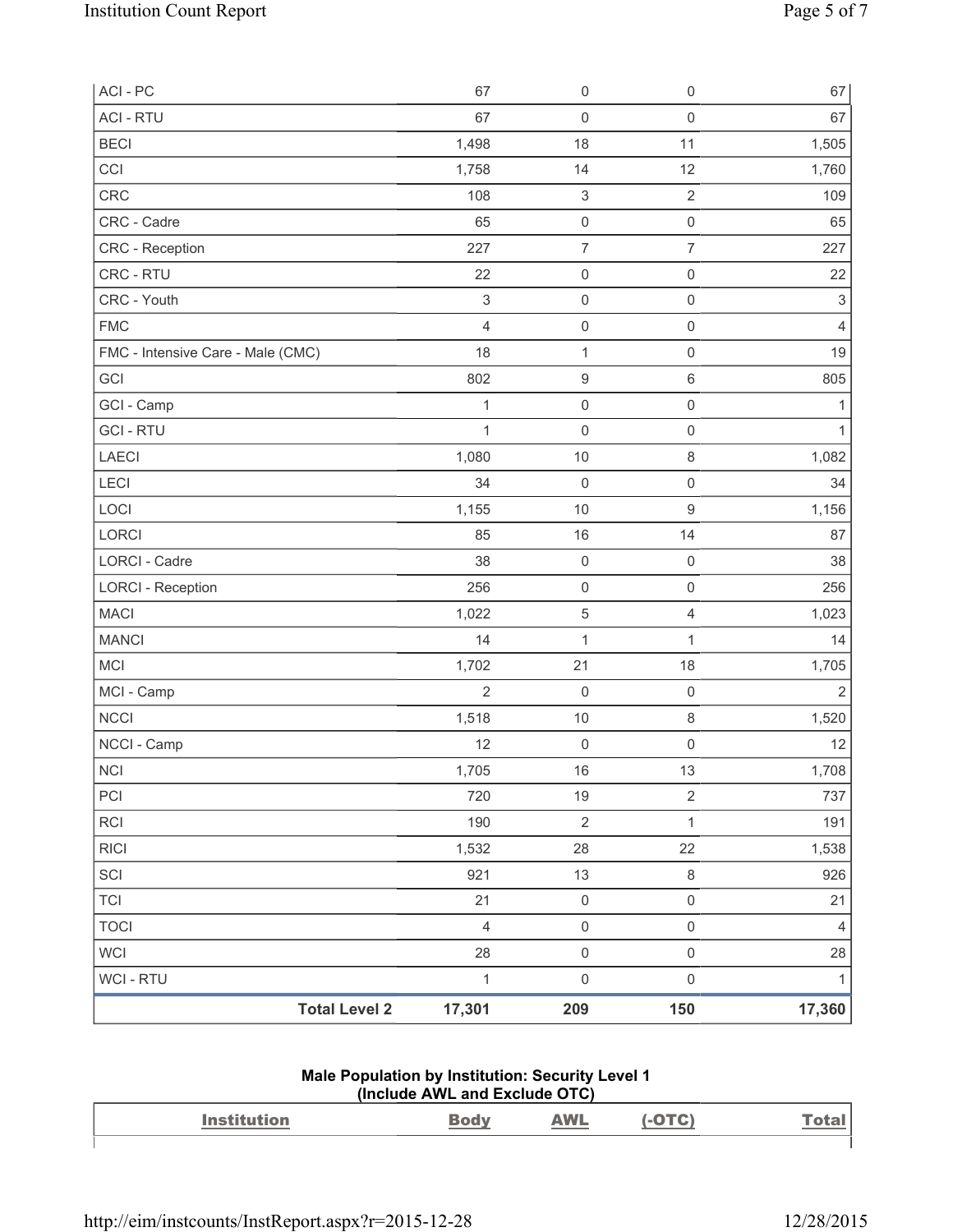| ACI                               | 697              | 3                         | $\overline{2}$            | 698              |
|-----------------------------------|------------------|---------------------------|---------------------------|------------------|
| ACI - PC                          | 1                | $\mathsf{O}\xspace$       | $\mathsf 0$               | 1                |
| <b>ACI - RTU</b>                  | 45               | $\mathsf 0$               | $\mathsf 0$               | 45               |
| <b>BECI</b>                       | 731              | $\overline{7}$            | $\sqrt{2}$                | 736              |
| <b>BECI - Camp</b>                | 477              | 1                         | $\mathbf{1}$              | 477              |
| CCI                               | 832              | 4                         | $\sqrt{2}$                | 834              |
| <b>CRC</b>                        | 58               | $\mathbf{1}$              | 1                         | 58               |
| CRC - Cadre                       | 9                | $\mathsf{O}\xspace$       | $\mathsf 0$               | $9\,$            |
| <b>CRC</b> - Reception            | 93               | 1                         | 1                         | 93               |
| CRC - RTU                         | $\mathbf{1}$     | $\mathsf{O}\xspace$       | $\mathbf 0$               | $\mathbf{1}$     |
| <b>FMC</b>                        | 470              | $\ensuremath{\mathsf{3}}$ | 1                         | 472              |
| FMC - Intensive Care - Male (CMC) | 20               | $\mathbf 0$               | $\mathsf 0$               | 20               |
| GCI                               | 421              | 15                        | $\,8\,$                   | 428              |
| GCI - Camp                        | 761              | $\mathsf{O}\xspace$       | $\mathbf 0$               | 761              |
| <b>GCI-RTU</b>                    | $\mathbf{1}$     | 0                         | $\mathsf 0$               | 1                |
| LAECI                             | 673              | 10                        | $10$                      | 673              |
| LECI                              | 9                | $\mathbf{1}$              | $\mathsf 0$               | 10               |
| LECI - Camp                       | 189              | 1                         | $\mathbf 0$               | 190              |
| LOCI                              | 1,131            | $\overline{7}$            | $\sqrt{2}$                | 1,136            |
| LORCI                             | 33               | 10                        | $\overline{7}$            | 36               |
| LORCI - Cadre                     | 1                | $\mathbf 0$               | $\mathsf 0$               | 1                |
| <b>LORCI - Reception</b>          | 125              | $\mathbf 0$               | $\mathsf 0$               | 125              |
| MACI - Minimum                    | 1,461            | 11                        | $10$                      | 1,462            |
| <b>MANCI</b>                      | $\sqrt{5}$       | 4                         | $\overline{2}$            | $\overline{7}$   |
| MANCI - Camp                      | 395              | $\ensuremath{\mathsf{3}}$ | $\ensuremath{\mathsf{3}}$ | 395              |
| <b>MCI</b>                        | 490              | 8                         | $\sqrt{2}$                | 496              |
| MCI - Camp                        | 361              | $\mathbf 1$               | $\mathbf{1}$              | 361              |
| <b>NCCI</b>                       | 799              | $10$                      | $\overline{7}$            | 802              |
| NCCI - Camp                       | 364              | $\mathsf{O}\xspace$       | $\mathsf{O}\xspace$       | 364              |
| <b>NCI</b>                        | 814              | $\ensuremath{\mathsf{3}}$ | 1                         | 816              |
| <b>OSP</b>                        | $\boldsymbol{9}$ | $\mathsf 0$               | $\mathsf 0$               | $\boldsymbol{9}$ |
| PCI                               | 1,327            | 12                        | 3                         | 1,336            |
| <b>RICI</b>                       | 1,050            | 16                        | $\overline{7}$            | 1,059            |
| SCI                               | 1,136            | 16                        | $\,8\,$                   | 1,144            |
| <b>TCI</b>                        | 47               | $\,6\,$                   | $\sqrt{2}$                | 51               |
| TCI - Camp                        | 435              | $\mathsf{O}\xspace$       | $\mathsf 0$               | 435              |
| <b>Total Level 1</b>              | 15,471           | 154                       | 83                        | 15,542           |

# **High Offender ID's**